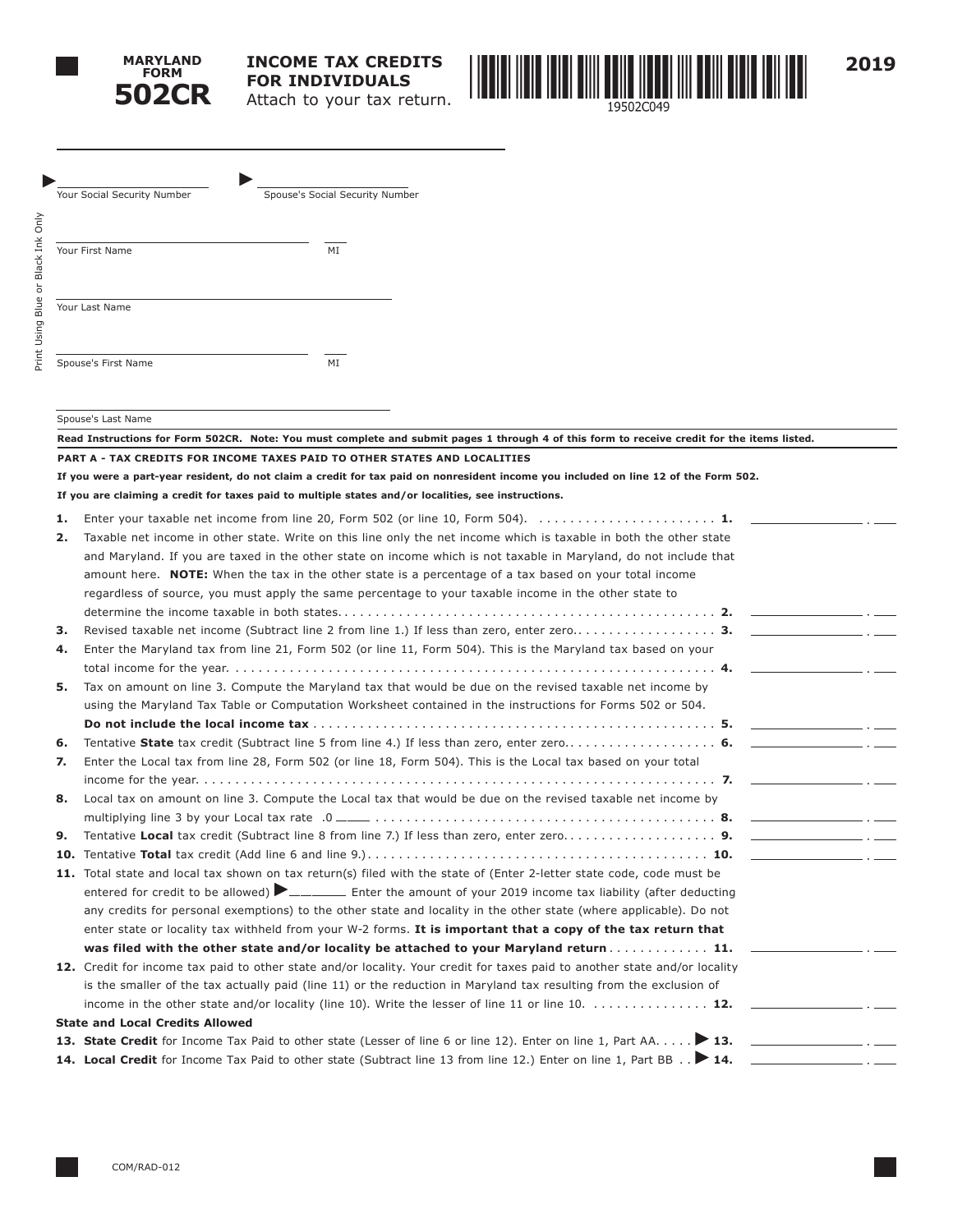

## **INCOME TAX CREDITS FOR INDIVIDUALS** Attach to your tax return.



|    | 502CR                                                                                                                                                                                                                                                                                                                                                                                                                                                    |     | Attach to your tax return.                                             |                                                                                                                       | 19502C149                                                                                                                                                                                                                                                                                                          |                                                                                                                                               |
|----|----------------------------------------------------------------------------------------------------------------------------------------------------------------------------------------------------------------------------------------------------------------------------------------------------------------------------------------------------------------------------------------------------------------------------------------------------------|-----|------------------------------------------------------------------------|-----------------------------------------------------------------------------------------------------------------------|--------------------------------------------------------------------------------------------------------------------------------------------------------------------------------------------------------------------------------------------------------------------------------------------------------------------|-----------------------------------------------------------------------------------------------------------------------------------------------|
|    |                                                                                                                                                                                                                                                                                                                                                                                                                                                          |     |                                                                        |                                                                                                                       |                                                                                                                                                                                                                                                                                                                    |                                                                                                                                               |
|    | NAME __<br><b>PART B - CREDIT FOR CHILD AND DEPENDENT CARE EXPENSES</b>                                                                                                                                                                                                                                                                                                                                                                                  |     |                                                                        | <u> 1989 - Johann Harry Barn, mars and de Branch and de Branch and de Branch and de Branch and de Branch and de B</u> |                                                                                                                                                                                                                                                                                                                    |                                                                                                                                               |
| 1. | Enter your federal adjusted gross income from line 1 of Form 502 or line 17, column 1 of                                                                                                                                                                                                                                                                                                                                                                 |     |                                                                        |                                                                                                                       |                                                                                                                                                                                                                                                                                                                    |                                                                                                                                               |
|    |                                                                                                                                                                                                                                                                                                                                                                                                                                                          |     |                                                                        |                                                                                                                       |                                                                                                                                                                                                                                                                                                                    |                                                                                                                                               |
| 2. |                                                                                                                                                                                                                                                                                                                                                                                                                                                          |     |                                                                        |                                                                                                                       |                                                                                                                                                                                                                                                                                                                    |                                                                                                                                               |
| 3. | Enter the decimal amount from the chart in the instructions that applies to the amount on line $1, \ldots, \ldots, 3$ .                                                                                                                                                                                                                                                                                                                                  |     |                                                                        |                                                                                                                       |                                                                                                                                                                                                                                                                                                                    |                                                                                                                                               |
| 4. |                                                                                                                                                                                                                                                                                                                                                                                                                                                          |     |                                                                        |                                                                                                                       |                                                                                                                                                                                                                                                                                                                    |                                                                                                                                               |
|    | PART C - QUALITY TEACHER INCENTIVE CREDIT                                                                                                                                                                                                                                                                                                                                                                                                                |     |                                                                        |                                                                                                                       | <b>Enter the Name of Qualified Employer</b>                                                                                                                                                                                                                                                                        |                                                                                                                                               |
| 1. | Enter the Maryland public school system or a State or local correctional                                                                                                                                                                                                                                                                                                                                                                                 |     |                                                                        |                                                                                                                       | <b>Taxpayer A</b>                                                                                                                                                                                                                                                                                                  | Taxpayer B                                                                                                                                    |
|    | facility or qualified juvenile facility in which you are employed and teach $\dots \dots 1$ .                                                                                                                                                                                                                                                                                                                                                            |     |                                                                        |                                                                                                                       |                                                                                                                                                                                                                                                                                                                    |                                                                                                                                               |
| 2. | Enter amount of tuition paid to: _                                                                                                                                                                                                                                                                                                                                                                                                                       |     |                                                                        |                                                                                                                       | Name of Institution(s) contains the contract of $\overline{S}$ and $\overline{S}$ and $\overline{S}$ and $\overline{S}$ and $\overline{S}$ and $\overline{S}$ and $\overline{S}$ and $\overline{S}$ and $\overline{S}$ and $\overline{S}$ and $\overline{S}$ and $\overline{S}$ and $\overline{S}$ and $\overline$ |                                                                                                                                               |
| 3. |                                                                                                                                                                                                                                                                                                                                                                                                                                                          |     |                                                                        |                                                                                                                       |                                                                                                                                                                                                                                                                                                                    |                                                                                                                                               |
| 4. |                                                                                                                                                                                                                                                                                                                                                                                                                                                          |     |                                                                        |                                                                                                                       |                                                                                                                                                                                                                                                                                                                    | $\overline{4.}$ $\overline{2.}$                                                                                                               |
| 5. |                                                                                                                                                                                                                                                                                                                                                                                                                                                          |     |                                                                        |                                                                                                                       |                                                                                                                                                                                                                                                                                                                    | $5. \underline{\hspace{1.5cm}1500}$ , 00                                                                                                      |
| 6. |                                                                                                                                                                                                                                                                                                                                                                                                                                                          |     |                                                                        |                                                                                                                       |                                                                                                                                                                                                                                                                                                                    | 6.                                                                                                                                            |
| 7. | Total (Add amounts from line 6, for Taxpayers A and B) Enter here and                                                                                                                                                                                                                                                                                                                                                                                    |     |                                                                        |                                                                                                                       |                                                                                                                                                                                                                                                                                                                    |                                                                                                                                               |
|    |                                                                                                                                                                                                                                                                                                                                                                                                                                                          |     |                                                                        |                                                                                                                       |                                                                                                                                                                                                                                                                                                                    |                                                                                                                                               |
|    | PART D - CREDIT FOR AQUACULTURE OYSTER FLOATS                                                                                                                                                                                                                                                                                                                                                                                                            |     |                                                                        |                                                                                                                       |                                                                                                                                                                                                                                                                                                                    |                                                                                                                                               |
| 1. | Enter the amount paid to purchase an aquaculture oyster float(s)                                                                                                                                                                                                                                                                                                                                                                                         |     |                                                                        |                                                                                                                       |                                                                                                                                                                                                                                                                                                                    |                                                                                                                                               |
|    |                                                                                                                                                                                                                                                                                                                                                                                                                                                          |     |                                                                        |                                                                                                                       |                                                                                                                                                                                                                                                                                                                    |                                                                                                                                               |
|    | PART E - LONG-TERM CARE INSURANCE CREDIT: (THIS IS A ONE-TIME CREDIT.)                                                                                                                                                                                                                                                                                                                                                                                   |     |                                                                        |                                                                                                                       |                                                                                                                                                                                                                                                                                                                    |                                                                                                                                               |
|    | Answer the questions and see instructions below before completing Columns A through E for each person                                                                                                                                                                                                                                                                                                                                                    |     |                                                                        |                                                                                                                       |                                                                                                                                                                                                                                                                                                                    |                                                                                                                                               |
|    | for whom you paid long-term care insurance premiums.                                                                                                                                                                                                                                                                                                                                                                                                     |     |                                                                        |                                                                                                                       |                                                                                                                                                                                                                                                                                                                    |                                                                                                                                               |
|    | If you answered YES to any of the above questions, that insured person does NOT qualify for the credit.<br>Complete Columns A through D only for insured individuals who qualify for credit. Enter in Column E the lesser of the amount of premium paid for<br>each insured person or: $\bullet$ \$420 for those insured who are 40 or less, as of 12/31/19<br>Add the amounts in Column E and enter the total on line 5 (total) and on Part AA, line 5. |     | $\bullet$ \$500 for those insured who are over age 40, as of 12/31/19. |                                                                                                                       |                                                                                                                                                                                                                                                                                                                    | Yes<br>No                                                                                                                                     |
|    |                                                                                                                                                                                                                                                                                                                                                                                                                                                          |     |                                                                        |                                                                                                                       |                                                                                                                                                                                                                                                                                                                    |                                                                                                                                               |
|    | Column A<br><b>Name of Qualifying Insured</b><br><b>Individual</b>                                                                                                                                                                                                                                                                                                                                                                                       | Age | Column B<br><b>Social Security No.</b><br>of Insured                   | Column C<br><b>Relationship to</b><br>Taxpayer                                                                        | Column D<br><b>Amount of Premium Paid</b>                                                                                                                                                                                                                                                                          | Column E<br><b>Credit Amount</b>                                                                                                              |
| 1. |                                                                                                                                                                                                                                                                                                                                                                                                                                                          |     |                                                                        |                                                                                                                       |                                                                                                                                                                                                                                                                                                                    | , where the contract of $\mathbf{1}$ , $\mathbf{1}$ , $\mathbf{1}$ , $\mathbf{1}$ , $\mathbf{1}$ , $\mathbf{1}$ , $\mathbf{1}$ , $\mathbf{1}$ |
| 2. |                                                                                                                                                                                                                                                                                                                                                                                                                                                          |     | $\blacktriangleright \underbrace{\hspace{2.5cm}}$                      |                                                                                                                       | $\blacktriangleright$ $\ldots$ $\ldots$ $\ldots$                                                                                                                                                                                                                                                                   |                                                                                                                                               |
| 3. |                                                                                                                                                                                                                                                                                                                                                                                                                                                          |     |                                                                        |                                                                                                                       |                                                                                                                                                                                                                                                                                                                    |                                                                                                                                               |
| 4. |                                                                                                                                                                                                                                                                                                                                                                                                                                                          |     |                                                                        |                                                                                                                       |                                                                                                                                                                                                                                                                                                                    |                                                                                                                                               |
| 5. |                                                                                                                                                                                                                                                                                                                                                                                                                                                          |     |                                                                        |                                                                                                                       | <b>TOTAL</b> 5.                                                                                                                                                                                                                                                                                                    |                                                                                                                                               |
|    | PART F - CREDIT FOR PRESERVATION AND CONSERVATION EASEMENTS                                                                                                                                                                                                                                                                                                                                                                                              |     |                                                                        |                                                                                                                       |                                                                                                                                                                                                                                                                                                                    |                                                                                                                                               |
|    | PTE members may not use the Form 502CR to claim this credit.                                                                                                                                                                                                                                                                                                                                                                                             |     |                                                                        |                                                                                                                       | <b>Taxpayer A</b>                                                                                                                                                                                                                                                                                                  | <b>Taxpayer B</b>                                                                                                                             |
| 1. | Enter the portion of the total current-year conveyance amount, and any                                                                                                                                                                                                                                                                                                                                                                                   |     |                                                                        |                                                                                                                       |                                                                                                                                                                                                                                                                                                                    |                                                                                                                                               |
|    | carryover from prior year(s), attributable to each taxpayer $\dots \dots \dots \dots \dots$ 1.                                                                                                                                                                                                                                                                                                                                                           |     |                                                                        |                                                                                                                       |                                                                                                                                                                                                                                                                                                                    |                                                                                                                                               |
| 2. | Enter the amount of any payment received for the easement by each                                                                                                                                                                                                                                                                                                                                                                                        |     |                                                                        |                                                                                                                       |                                                                                                                                                                                                                                                                                                                    |                                                                                                                                               |
|    |                                                                                                                                                                                                                                                                                                                                                                                                                                                          |     |                                                                        |                                                                                                                       |                                                                                                                                                                                                                                                                                                                    |                                                                                                                                               |
| 3. | Subtract line 2 from line $1, \ldots, \ldots, \ldots, \ldots, \ldots, \ldots, \ldots, \ldots, \ldots, 3.$ $\qquad \qquad \ldots \qquad \ldots \qquad \ldots$                                                                                                                                                                                                                                                                                             |     |                                                                        |                                                                                                                       |                                                                                                                                                                                                                                                                                                                    | $\overline{\mathbf{3.}}$                                                                                                                      |
| 4. | Enter the amount from line 21 of Form 502; line 32c of Form 505; line 33 of                                                                                                                                                                                                                                                                                                                                                                              |     |                                                                        |                                                                                                                       |                                                                                                                                                                                                                                                                                                                    |                                                                                                                                               |
|    |                                                                                                                                                                                                                                                                                                                                                                                                                                                          |     |                                                                        |                                                                                                                       |                                                                                                                                                                                                                                                                                                                    |                                                                                                                                               |
| 5. | Enter the lesser of line 3 or 4 here. (If you itemize deductions,                                                                                                                                                                                                                                                                                                                                                                                        |     |                                                                        |                                                                                                                       |                                                                                                                                                                                                                                                                                                                    |                                                                                                                                               |
|    |                                                                                                                                                                                                                                                                                                                                                                                                                                                          |     |                                                                        |                                                                                                                       |                                                                                                                                                                                                                                                                                                                    |                                                                                                                                               |
| 6. |                                                                                                                                                                                                                                                                                                                                                                                                                                                          |     |                                                                        |                                                                                                                       |                                                                                                                                                                                                                                                                                                                    |                                                                                                                                               |
| 7. |                                                                                                                                                                                                                                                                                                                                                                                                                                                          |     |                                                                        |                                                                                                                       |                                                                                                                                                                                                                                                                                                                    |                                                                                                                                               |

**2019**

Page 2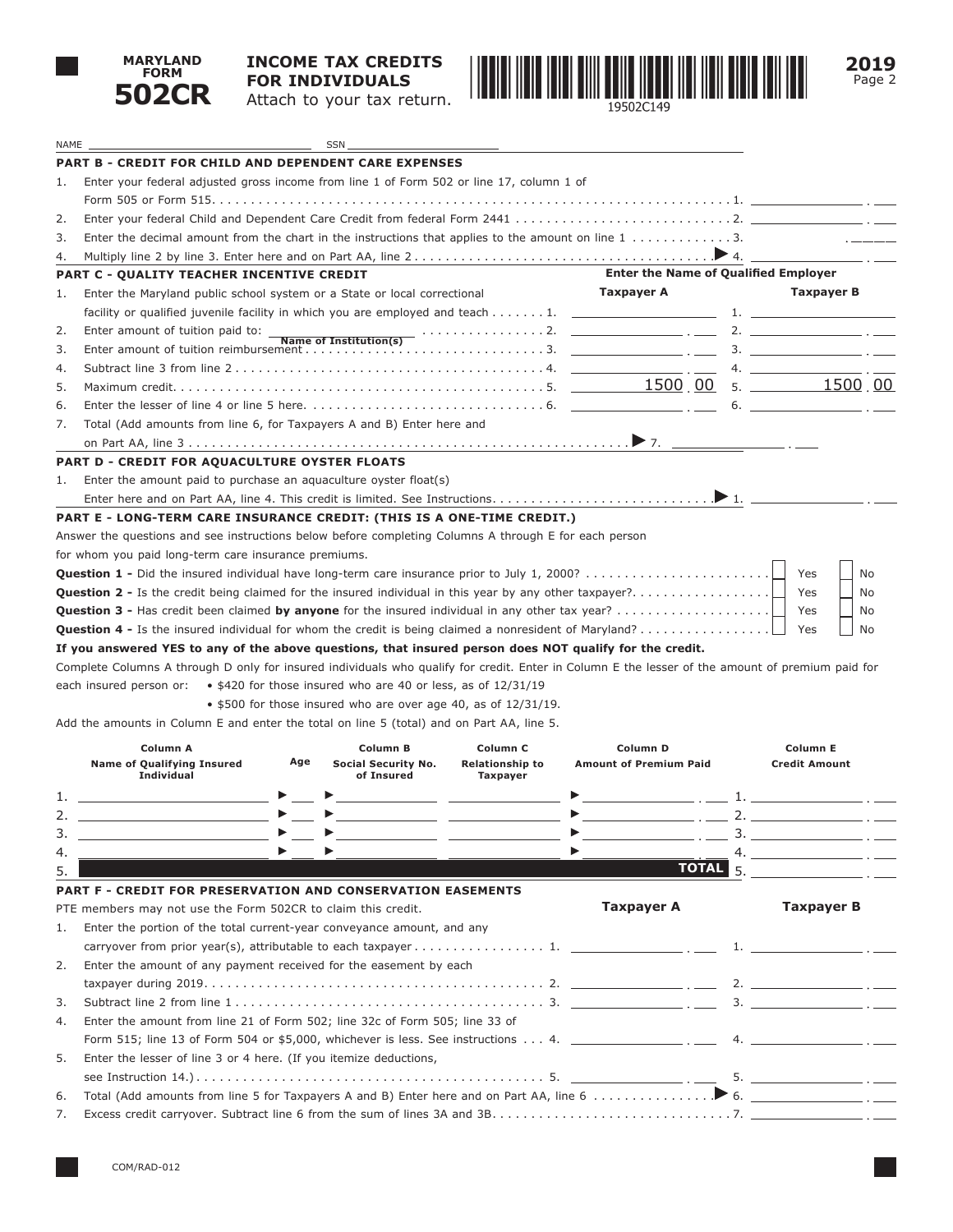

# **INCOME TAX CREDITS FOR INDIVIDUALS**

Attach to your tax return.





| NAME | SSN                                                                                                                                             |
|------|-------------------------------------------------------------------------------------------------------------------------------------------------|
|      | PART G - VENISON DONATION - FEED THE HUNGRY ORGANIZATIONS TAX CREDIT                                                                            |
| 1.   | Enter the amount up to \$50 per deer of qualified expenses to butcher and process an antierless deer for human                                  |
|      | consumption. Enter here and on Part AA, line 7. This credit is limited. See Instructions.                                                       |
|      |                                                                                                                                                 |
|      | PART H - COMMUNITY INVESTMENT TAX CREDIT ** must attach required certification                                                                  |
|      | This credit is limited to individual taxpayers who have elected not to claim this credit on Form 500CR. If you have an Excess Carryover on Form |
|      | 500CR attributable to any credit other than the Community Investment Tax Credit (CITC), you are not eligible to claim the CITC on Form 502CR.   |
|      | You must use Form 500CR. Also, PTE members may not elect to use Form 502CR to claim the CITC.                                                   |
| 1.   |                                                                                                                                                 |
| 2.   |                                                                                                                                                 |
| 3.   |                                                                                                                                                 |
| 4.   |                                                                                                                                                 |
| 5.   |                                                                                                                                                 |
|      | PART I - ENDOW MARYLAND TAX CREDIT **must attach required certification                                                                         |
|      | This credit is limited to individual taxpayers who have elected not to claim this credit on Form 500CR.                                         |
| 1.   |                                                                                                                                                 |
| 2.   |                                                                                                                                                 |
| 3.   |                                                                                                                                                 |
| 4.   |                                                                                                                                                 |
| 5.   |                                                                                                                                                 |
|      | <b>Note:</b> Line 2 of Part I requires an addition to income. See Instruction 12.                                                               |
|      | PART J – PRECEPTORS IN AREAS WITH HEALTH CARE WORKFORCE SHORTAGES TAX CREDIT ** must attach                                                     |
|      | required certification                                                                                                                          |
| 1.   | Physician Preceptorship Tax Credit: Enter amount certified by Maryland Department of Health                                                     |
|      |                                                                                                                                                 |
| 2.   | Nurse Practitioner Preceptorship Tax Credit: Enter amount certified by Maryland Department of Health                                            |
|      |                                                                                                                                                 |
| 3.   |                                                                                                                                                 |
|      | PART K - INDEPENDENT LIVING TAX CREDIT ** must attach required certification                                                                    |
| 1.   | Credit (certified by the Maryland Department of Housing and Community Development)                                                              |
|      | PART L - ENDOWMENTS OF MARYLAND HISTORICALLY BLACK COLLEGES AND UNIVERSITIES TAX CREDIT                                                         |
|      | ** must attach required certification                                                                                                           |
| 1.   |                                                                                                                                                 |
|      | PART AA - INCOME TAX CREDIT SUMMARY                                                                                                             |
| 1.   | Enter the amount from Part A, line 13 (If more than one state, see Instructions.) $\ldots \ldots \ldots \ldots \ldots \ldots \ldots \ldots$     |
| 2.   |                                                                                                                                                 |
| 3.   |                                                                                                                                                 |
| 4.   |                                                                                                                                                 |
| 5.   |                                                                                                                                                 |
| 6.   |                                                                                                                                                 |
| 7.   |                                                                                                                                                 |
| 8.   |                                                                                                                                                 |
| 9.   |                                                                                                                                                 |
| 10.  |                                                                                                                                                 |
| 11.  |                                                                                                                                                 |
| 12.  |                                                                                                                                                 |
|      | 13. Total (Add lines 1 through 12.) Enter this amount on line 24 of Form 502; line 14 of Form 504;                                              |
|      | $- \cdot -$                                                                                                                                     |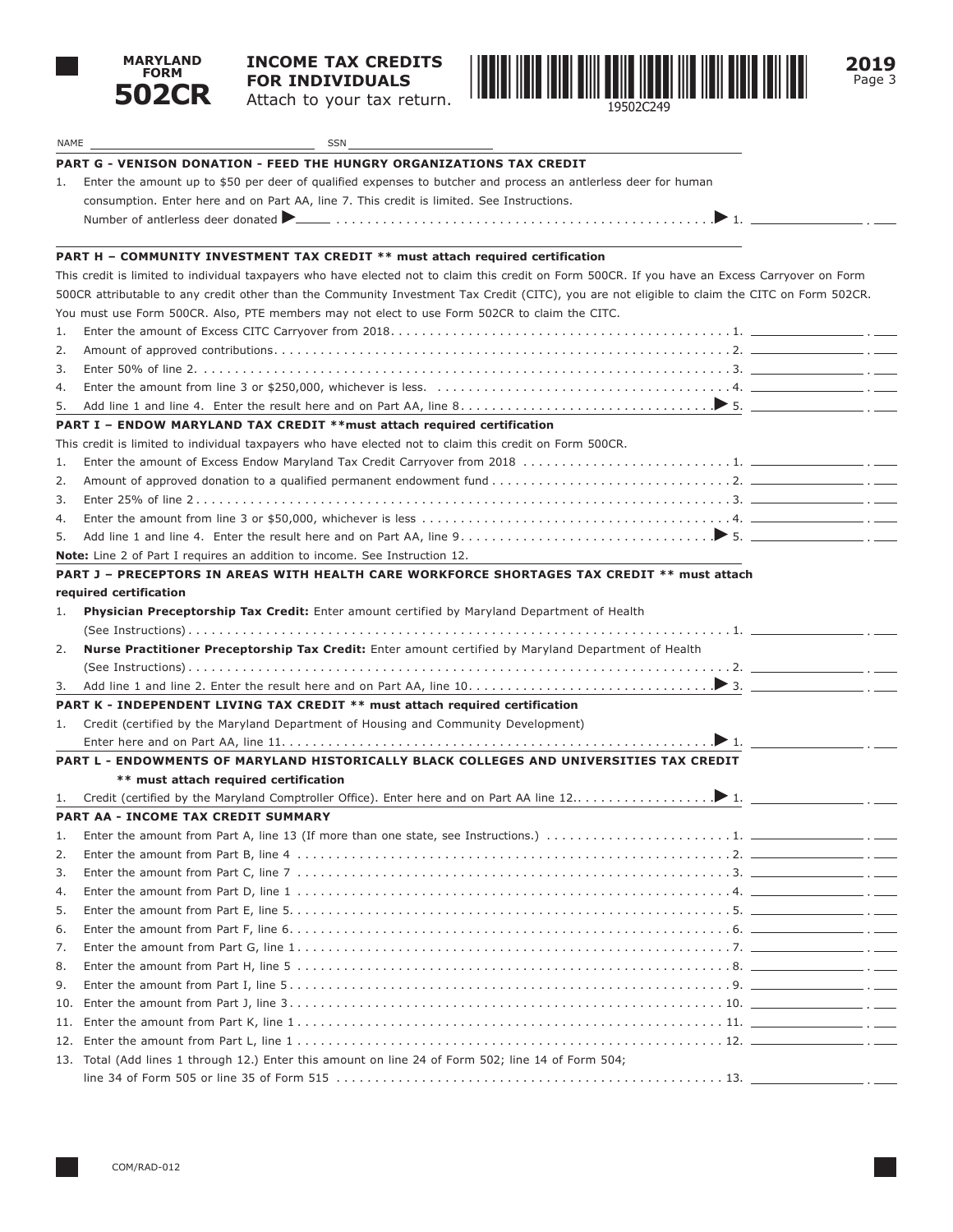

**INCOME TAX CREDITS FOR INDIVIDUALS** Attach to your tax return.



**2019** Page 4

| NAME | SSN                                                                                                                     |
|------|-------------------------------------------------------------------------------------------------------------------------|
|      | <b>PART BB - LOCAL INCOME TAX CREDIT SUMMARY</b>                                                                        |
| 1.   |                                                                                                                         |
|      | Enter this amount on line 31 of Form 502; line 19 of Form 504.                                                          |
|      | <b>PART CC- REFUNDABLE INCOME TAX CREDITS</b>                                                                           |
| 1.   |                                                                                                                         |
| 2.   |                                                                                                                         |
| 3.   | Refundable Business Income Tax Credit (See Instructions for Form 500CR.)<br>You must file your return electronically to |
|      | claim a business income tax credit.                                                                                     |
| 4.   | IRC Section 1341 Repayment Credit. (See Instructions and Administrative Release 40.) Attach documentation . 14.         |
| 5.   |                                                                                                                         |
| 6.   |                                                                                                                         |
| 7.   | Total. (Add lines 1 through 6.) Enter this amount on line 43 of Form 502, line 46 of Form 505                           |
|      |                                                                                                                         |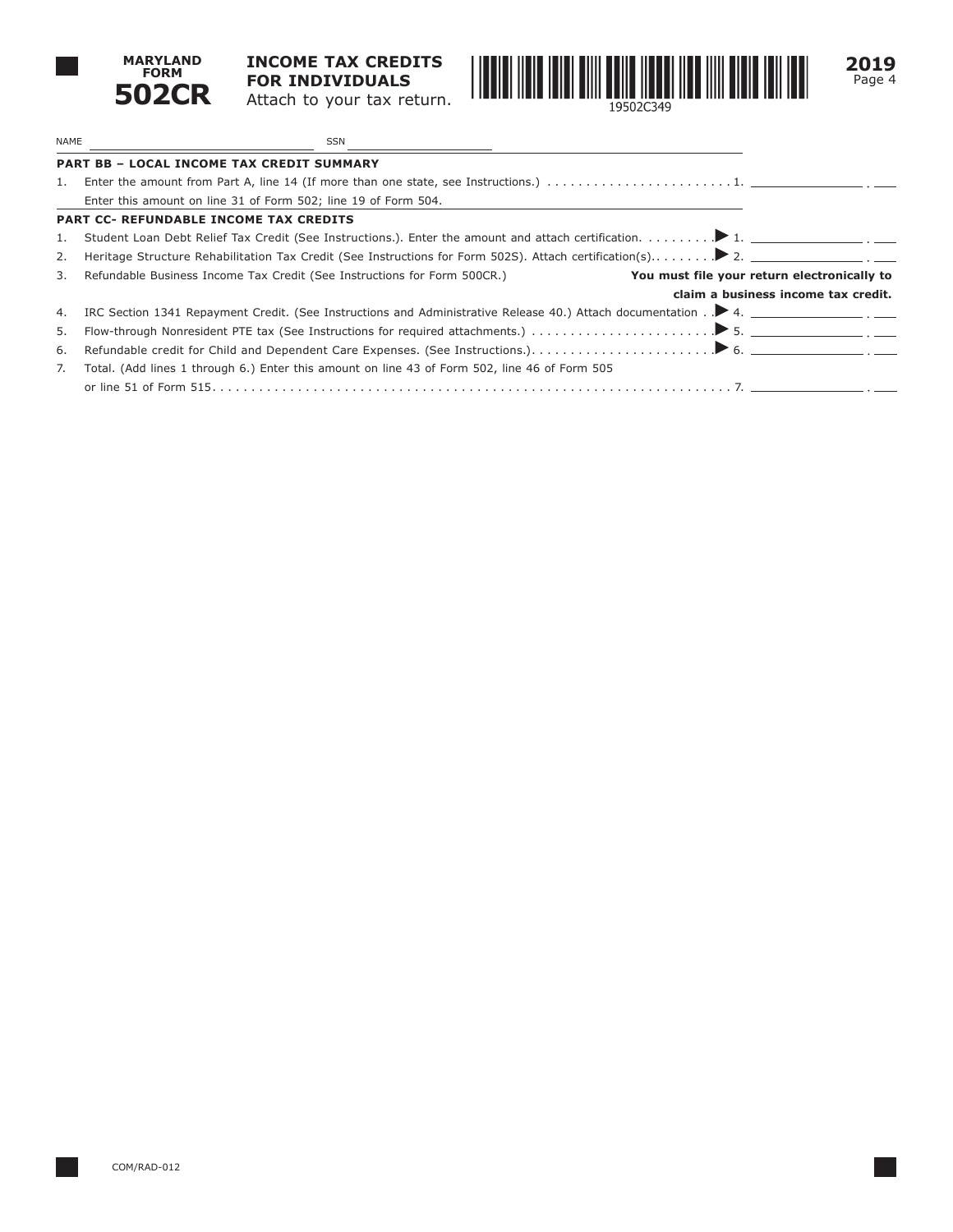

#### **GENERAL INSTRUCTIONS**

**Purpose of Form.** Form 502CR is used to claim personal income tax credits for individuals (including resident fiduciaries).

You may report the following tax credits on this form: the Credit for Income Taxes Paid to Other States and Localities, Credit for Child and Dependent Care Expenses, Quality Teacher Incentive Credit, Credit for Aquaculture Oyster Floats, Long-Term Care Insurance Credit, Credit for Preservation and Conservation Easements, Venison Donation Tax Credit, Community Investment Tax Credit, Endow Maryland Tax Credit, Endowments of Maryland Historically Black Colleges and Universities Tax Credit, Preceptors in Areas with Health Care Workforce Shortages Tax Credit, Independent Living Tax Credit, Student Loan Debt Relief Tax Credit, Heritage Structure Rehabilitation Tax Credit, IRC Section 1341 Repayment Credit and Flow-Through Nonresident PTE Tax. You must file Form 500CR electronically to claim a business income tax credit other than the Community Investment Tax Credit and Endow Maryland Tax Credit.

The Student Loan Debt Relief Tax Credit, the Heritage Structure Rehabilitation Tax Credit and/or certain business tax credits from Form 500CR, the IRC Section 1341 Repayment Credit, and Child and Dependent Care Expenses tax credit are refundable. All of the other credits may not exceed the state income tax.

Excess credit for the Preservation and Conservation Easements Tax Credit, Community Investment Tax Credit, Endowments of Maryland Historically Black Colleges and Universities, and Endow Maryland Tax Credit may be carried forward to the next tax year. Excess amounts of the other credits cannot be carried forward. **Note: Resident fiduciaries may use Form 502CR to claim only a credit for income taxes paid to other states and/or localities or a Credit for Preservation and Conservation Easements.** 

**Name and Other Information.** Type or print the name(s) as shown on Form 502, 505, 515 or 504 in the designated area. Enter the Social Security number for each taxpayer.

**Form 502CR must be attached to the annual return (Form 502, 504, 505 or 515).** 

#### **PART A - CREDIT FOR INCOME TAXES PAID TO OTHER STATES AND LOCALITIES**

#### **Review Administrative Release 42 for additional instructions and required documentation.**

If you are a Maryland resident (including a resident fiduciary) and you paid income tax to another state, you may be eligible for State and local tax credits on your Maryland return. Nonresidents (filing Form 505, 515 or 504) are not eligible for this credit.

Find the state to which you paid a nonresident tax or the state of the locality to which you paid a nonresident tax in one of the following groups. The instructions for that group will tell you if you are eligible for credit and should complete Part A of Form 502CR. You must file your Maryland income tax return on Form 502 and complete lines 1 through 21 and line 28 of that form, or on Form 504 and complete lines 1 through 11 and line 18. Then complete Form 502CR Parts A, AA, and BB and attach to Form 502 or 504.

A completed, signed copy of the income tax return filed in the other state and/or locality must also be attached to Form 502 or 504.

**CAUTION:** Do not use the income or withholding tax reported on the wage and tax statement (W-2 form) issued by your employer for the credit computation. Use the taxable income and the income tax calculated on the return you filed with the other state.

**Claiming Credit for Taxes Paid to Multiple States and Localities** If you are claiming credit for taxes paid to multiple states, a separate Form 502CR must be completed for each state. Total the amount from each Form 502CR, Part A, line 13 and line 14. Using only one Form 502CR as a summary section, record the total amount from line 13 of the separate Forms 502CR on line 1, Part AA of the summary Form 502CR. Record the total amount from line 14 of the separate Forms 502CR on line 1, Part BB of the summary Form 502CR.

**GROUP I** - Nonreciprocal - Credit is taken on the Maryland resident return.

| Alabama - AL<br>Arizona - AZ | Mississippi - MS<br>Missouri - MO         | Utah - UT<br>Vermont - VT                  |  |
|------------------------------|-------------------------------------------|--------------------------------------------|--|
| Arkansas - AR                | Montana - MT                              | Virginia - VA                              |  |
| California - CA              | Nebraska - NE                             | (except wage income)                       |  |
| Colorado - CO                | New Hampshire - NH                        | Washington, DC - DC                        |  |
| Connecticut - CT             | New Jersey - NJ                           | (except wage income)                       |  |
| Delaware - DE                | New Mexico - NM                           | West Virginia - WV<br>(except wage income) |  |
| Georgia - GA                 | New York - NY                             |                                            |  |
| Hawaii - HI                  | North Carolina - NC                       |                                            |  |
| Idaho - ID                   | North Dakota - ND                         | Wisconsin - WI                             |  |
| Illinois - IL                | Ohio - OH                                 | Territories and                            |  |
| Indiana - IN                 | Oklahoma - OK                             |                                            |  |
| Iowa - IA                    | Oregon - OR                               | Possessions of the<br><b>United States</b> |  |
| Kansas - KS                  | Pennsylvania - PA<br>(except wage income) |                                            |  |
| Kentucky - KY                |                                           | American Samoa - AS                        |  |
| Louisiana - LA               | Rhode Island - RI                         | Guam - GU                                  |  |
| Maine - ME                   | South Carolina - SC<br>Tennessee - TN     | Northern Mariana                           |  |
| Massachusetts - MA           |                                           | Island - MP                                |  |
| Michigan - MI                | Texas - TX                                | Puerto Rico - PR                           |  |
| Minnesota - MN               |                                           | U.S. Virgin Islands - VI                   |  |

A Maryland resident (including a resident fiduciary) having income from one of these states must report the income on the Maryland return Form 502 or 504. To claim a credit for taxes paid to the other state, and/or local jurisdiction in the other state, complete Form 502CR and attach it and a copy of the other state's nonresident income tax return (not just your W-2 Form) and, if applicable, the local jurisdiction's nonresident income tax return to your Maryland return.

**GROUP II** - Reciprocal for wages, salaries, tips and commission income only.

| Pennsylvania - PA | Washington, DC - DC |
|-------------------|---------------------|
| Virginia - VA     | West Virginia - WV  |

Maryland has a reciprocal agreement with the states included in Group II. The agreement applies only to wages, salaries, tips and commissions. It does not apply to business income, farm income, rental income, gain from the sale of tangible property, etc. If you had such income subject to tax in these states, complete Form 502CR and attach it and a copy of the other state's nonresident income tax return (not just your W-2 Form) and, if applicable, the local tax jurisdiction's nonresident income tax return to your Maryland return.

If you had wages, plus income other than wages from a state listed in Group II, you should contact the taxing authorities in the other state to determine the proper method for filing the nonresident return.

 local tax credit. Enter the amount of tax that you paid to the **NOTE:** If you had wages subject to tax in a locality in Pennsylvania, you may file Form 502CR to claim a State and locality on line 11, Part A of the Form 502CR.

**GROUP III** - No state income tax - No credit allowed.

| Alaska - AK  | South Dakota - SD |
|--------------|-------------------|
| Florida - FL | Washington - WA   |
| Nevada - NV  | Wyoming - WY      |

You must report income from these states on your Maryland resident return. You cannot claim any credit for income earned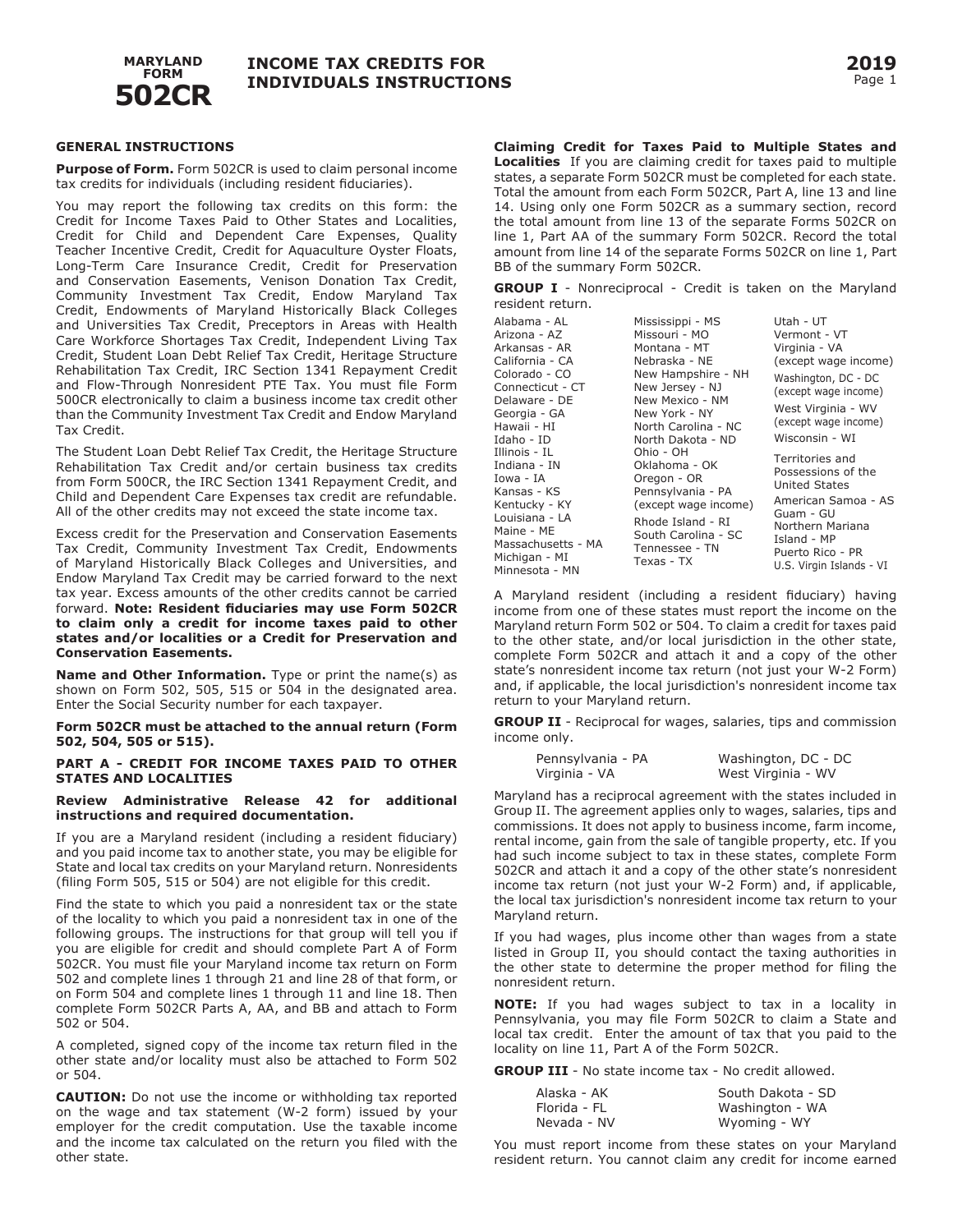

in these states because you did not pay any income tax to the other state.

### **PART A – IMPORTANT NOTE FOR DUAL RESIDENTS**

 time for income tax purposes. If you must file a resident return A person may be a resident of more than one state at the same with both Maryland and another state, use the following rules to determine where the credit should be taken:

- 1. A person who is domiciled in Maryland and who is subject to tax as a resident of any of the states listed in Group I or II can claim a credit on the Maryland return (Form 502) using Part A of Form 502CR.
- 2. A person domiciled in any state listed in Group I or II who must file a resident return with Maryland must take the credit in the state of domicile.

### **PART B - CREDIT FOR CHILD AND DEPENDENT CARE EXPENSES**

If you are eligible for a Child and Dependent Care Credit on your federal income tax return for tax year 2019,

you may be entitled to a credit on your Maryland state income tax return. The credit starts at 32% of the federal credit allowed, but is phased out for taxpayers with federal adjusted gross incomes above \$92,000 and \$143,000 for married filing joint. Use the CREDIT FOR CHILD AND DEPENDENT CARE EXPENSES CHART to determine the decimal amount to be entered on line 3 of Part B.

| <b>CREDIT FOR CHILD AND DEPENDENT CARE EXPENSES CHART</b>         |                      |                       |                                                                              |                      |
|-------------------------------------------------------------------|----------------------|-----------------------|------------------------------------------------------------------------------|----------------------|
| Individual taxpayer, if your federal<br>adjusted gross income is: |                      | <b>Decimal Amount</b> | Married filing joint taxpayers, if your<br>federal adjusted gross income is: |                      |
| <b>At Least</b>                                                   | <b>But Less Than</b> |                       | <b>At Least</b>                                                              | <b>But Less Than</b> |
| \$0                                                               | \$30,001             | 0.3200                | \$0                                                                          | \$50,001             |
| \$30,001                                                          | \$32,001             | 0.3100                | \$50,001                                                                     | \$53,001             |
| \$32,001                                                          | \$34,001             | 0.3000                | \$53,001                                                                     | \$56,001             |
| \$34,001                                                          | \$36,001             | 0.2900                | \$56,001                                                                     | \$59,001             |
| \$36,001                                                          | \$38,001             | 0.2800                | \$59,001                                                                     | \$62,001             |
| \$38,001                                                          | \$40,001             | 0.2700                | \$62,001                                                                     | \$65,001             |
| \$40,001                                                          | \$42,001             | 0.2600                | \$65,001                                                                     | \$68,001             |
| \$42,001                                                          | \$44,001             | 0.2500                | \$68,001                                                                     | \$71,001             |
| \$44,001                                                          | \$46,001             | 0.2400                | \$71,001                                                                     | \$74,001             |
| \$46,001                                                          | \$48,001             | 0.2300                | \$74,001                                                                     | \$77,001             |
| \$48,001                                                          | \$50,001             | 0.2200                | \$77,001                                                                     | \$80,001             |
| \$50,001                                                          | \$52,001             | 0.2100                | \$80,001                                                                     | \$83,001             |
| \$52,001                                                          | \$54,001             | 0.2000                | \$83,001                                                                     | \$86,001             |
| \$54,001                                                          | \$56,001             | 0.1900                | \$86,001                                                                     | \$89,001             |
| \$56,001                                                          | \$58,001             | 0.1800                | \$89,001                                                                     | \$92,001             |
| \$58,001                                                          | \$60,001             | 0.1700                | \$92,001                                                                     | \$95,001             |
| \$60,001                                                          | \$62,001             | 0.1600                | \$95,001                                                                     | \$98,001             |
| \$62,001                                                          | \$64,001             | 0.1500                | \$98,001                                                                     | \$101,001            |
| \$64,001                                                          | \$66,001             | 0.1400                | \$101,001                                                                    | \$104,001            |
| \$66,001                                                          | \$68,001             | 0.1300                | \$104,001                                                                    | \$107,001            |
| \$68,001                                                          | \$70,001             | 0.1200                | \$107,001                                                                    | \$110,001            |
| \$70,001                                                          | \$72,001             | 0.1100                | \$110,001                                                                    | \$113,001            |
| \$72,001                                                          | \$74,001             | 0.1000                | \$113,001                                                                    | \$116,001            |
| \$74,001                                                          | \$76,001             | 0.0900                | \$116,001                                                                    | \$119,001            |
| \$76,001                                                          | \$78,001             | 0.0800                | \$119,001                                                                    | \$122,001            |
| \$78,001                                                          | \$80,001             | 0.0700                | \$122,001                                                                    | \$125,001            |
| \$80,001                                                          | \$82,001             | 0.0600                | \$125,001                                                                    | \$128,001            |
| \$82,001                                                          | \$84,001             | 0.0500                | \$128,001                                                                    | \$131,001            |
| \$84,001                                                          | \$86,001             | 0.0400                | \$131,001                                                                    | \$134,001            |
| \$86,001                                                          | \$88,001             | 0.0300                | \$134,001                                                                    | \$137,001            |
| \$88,001                                                          | \$90,001             | 0.0200                | \$137,001                                                                    | \$140,001            |
| \$90,001                                                          | \$92,001             | 0.0100                | \$140,001                                                                    | \$143,001            |
| \$92,001                                                          | or over              | 0.0000                | \$143,001                                                                    | or over              |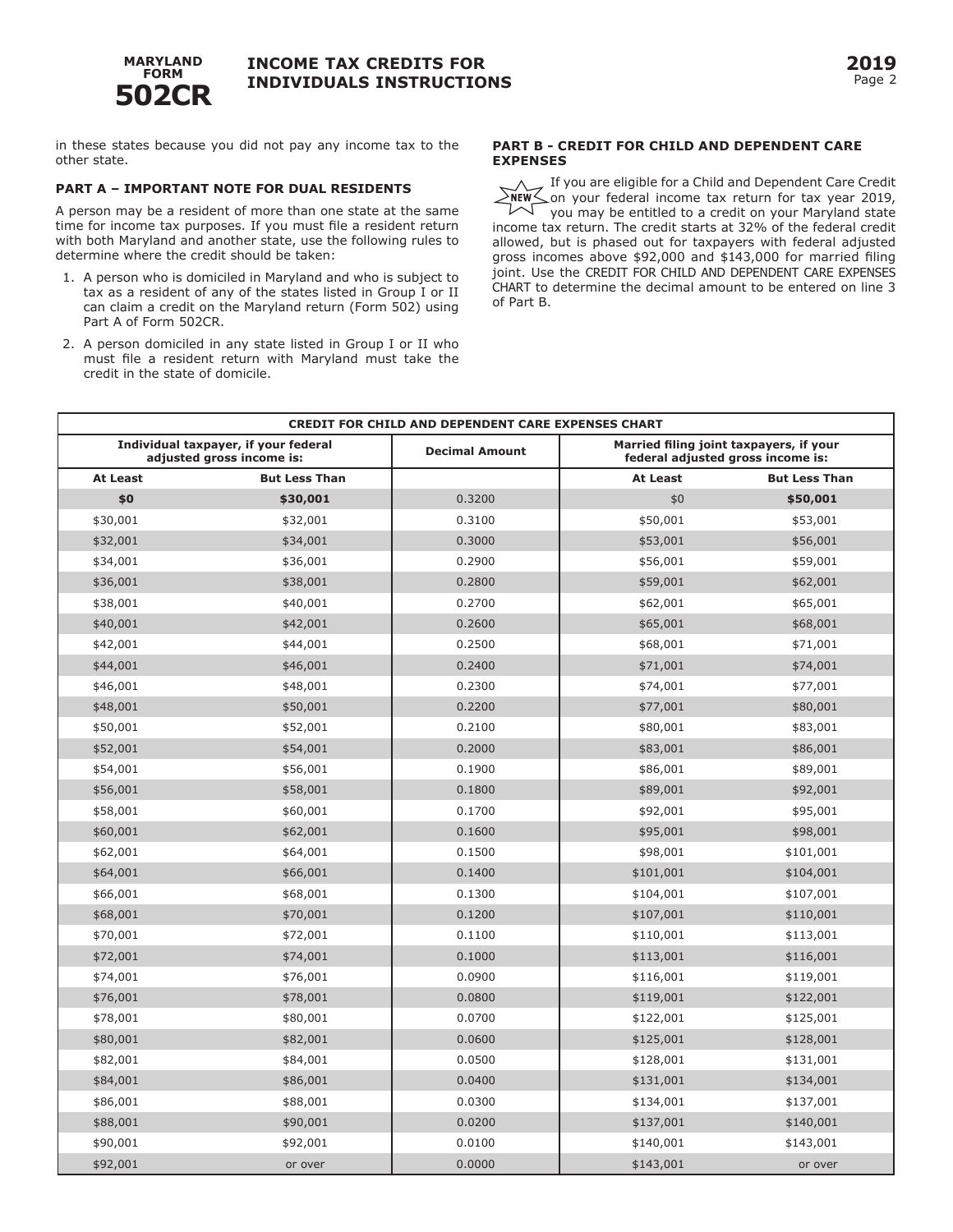

### **REFUNDABLE CHILD AND DEPENDENT CARE EXPENSES TAX CREDIT WORKSHEET (21B)**

- 1. Enter your Federal Adjusted Gross Income (FAGI) from line 1 of Form 502 or line 17, column 1 of Form 505 or Form 515. If you are filing an Individual return and your FAGI is greater than \$50,000 **STOP you are not eligible for this refundable tax credit.** If you are filing a Joint return and your FAGI is greater than \$75,000 **STOP you are not eligible for this refundable tax credit** . 1. \_\_\_\_\_\_\_\_\_\_\_
- 2. Enter your Child and Dependent Care Expenses tax credit from Part B, line 4 of Form 502CR . . . . . . . . . . . . . . . . . . . . . 2. \_\_\_\_\_\_\_\_\_\_\_
- 3. Enter Maryland tax from line 21 of Form 502,line 32a of Form 505, or line 33 of Form 515. . . . . . . . . . . . . . . . . . . . . . 3. \_\_\_\_\_\_\_\_\_\_\_
- 4. Subtract line 3 from line 2. If this amount is zero (0) or less than zero (0), enter zero (0). This is your Refundable Child and Dependent Care Expense Tax Credit. Enter this amount in Part CC, line 6 of Form 502CR. . . . . . . . . . . . . . . . . . . . . . . . . . 4. \_\_\_\_\_\_\_\_\_\_\_

#### **PART C - QUALITY TEACHER INCENTIVE CREDIT**

If you are a qualified teacher, you may be able to claim a credit against your State tax liability for tuition paid to take graduatelevel courses required to maintain certification. This credit applies to individuals who:

- a. Currently hold a standard professional certificate or advanced professional certificate;
- b. Are employed by a county/city board of education in Maryland, a state or local correctional facility, or a juvenile correctional facility as listed below in the note;
- c. Teach in a public school or qualified facility and receive a satisfactory performance;
- d. Successfully complete the courses with a grade of B or better; and
- e. Have not been fully reimbursed by the state/county/city for these expenses.

Only the unreimbursed portion qualifies for the credit.

Each spouse that qualifies may claim this credit. Complete a separate column in the worksheet for each spouse.

**NOTE:** Qualified juvenile facilities are: the Alfred D. Noyes Children's Center; the Baltimore City Juvenile Justice Center; the Charles H. Hickey, Jr. School; the Cheltenham Youth Facility; the J. DeWeese Carter Center; the Lower Eastern Shore Children's Center; the Thomas J. S. Waxter Children's Center; the Victor Cullen Center; the Western Maryland Children's Center; and the youth centers.

#### **INSTRUCTIONS**

- Line 1 Enter the name of the Maryland public school system or State or local correctional facility or qualified juvenile facility in which you are employed and teach.
- **Line 2** Enter the amount of tuition paid for graduate-level courses for each qualifying teacher and the name of the institution(s) to which it was paid.
- **Line 3** Enter the amount received as a reimbursement for tuition from your employer.
- **Line 5** The maximum amount of credit allowed is \$1,500 for each qualifying individual.
- **Line 6** The credit is limited to the amount paid less any reimbursement up to the maximum amount allowed for each qualifying individual. Enter the lesser of line 4 or line 5.
- **Line 7** Enter the total of line 6, for Taxpayers A and B. Also enter this amount on Part AA, line 3.

#### **PART D - CREDIT FOR AQUACULTURE OYSTER FLOATS**

A credit is allowed for 100% of the amounts paid to purchase new aquaculture oyster floats that are designed to grow oysters at or under an individual homeowner's pier. The devices must be buoyant and assist in the growth of oysters for the width of the pier. In the case of a joint return, each spouse is entitled to claim the credit, provided each spouse purchases or contributes to the purchase of a float. The credit amount is limited to the lesser of the individual's state tax liability for that year or the maximum allowable credit of \$500. In the case of a joint return, each spouse must calculate his/her own state tax liability for limitation purposes.

## **PART E - LONG-TERM CARE INSURANCE CREDIT**

A **one-time credit** may be claimed against the state income tax for the payment of qualified long-term care (LTC) insurance premiums as defined by the IRS (Publication 502) for a policy to insure yourself, or your spouse, parent, stepparent, child or stepchild, who is a resident of Maryland.

A credit may not be claimed if:

- a. The insured was covered by LTC insurance prior to July 1, 2000;
- b. The credit for the insured is being claimed in this year by another taxpayer;
- c. The credit is being or has been claimed by anyone in any other tax year; or
- d. The insured is a nonresident of Maryland.

The credit is equal to the LTC premiums paid with a maximum per insured of:

| Amount | Age of Insured as of 12/31/19 |  |  |
|--------|-------------------------------|--|--|
| \$420  | 40 or less                    |  |  |
| \$500  | over 40 years                 |  |  |

#### **SPECIFIC INSTRUCTIONS**

- Answer Questions 1 through 4. If you answered "yes" for any of the questions, no credit is allowed for that individual.
- Complete Columns A through D of the worksheet for each qualifying insured individual who qualifies for the credit. If more space is required, attach a separate statement.
- Enter in Column E the amount of premiums paid for each qualifying insured individual up to the maximum for that age group.
- Add the amounts in Column E and enter the total on line 5. Also enter this amount on Part AA, line 5.

#### **PART F - CREDIT FOR PRESERVATION AND CONSERVATION EASEMENTS**

Businesses or individuals may be eligible for a credit for an easement conveyed to the Maryland Environmental Trust, the Maryland Agricultural Land Preservation Foundation or the Maryland Department of Natural Resources to preserve open space, natural resources, agriculture, forest land, watersheds, significant ecosystems, viewsheds or historic properties if:

1. the easement is perpetual;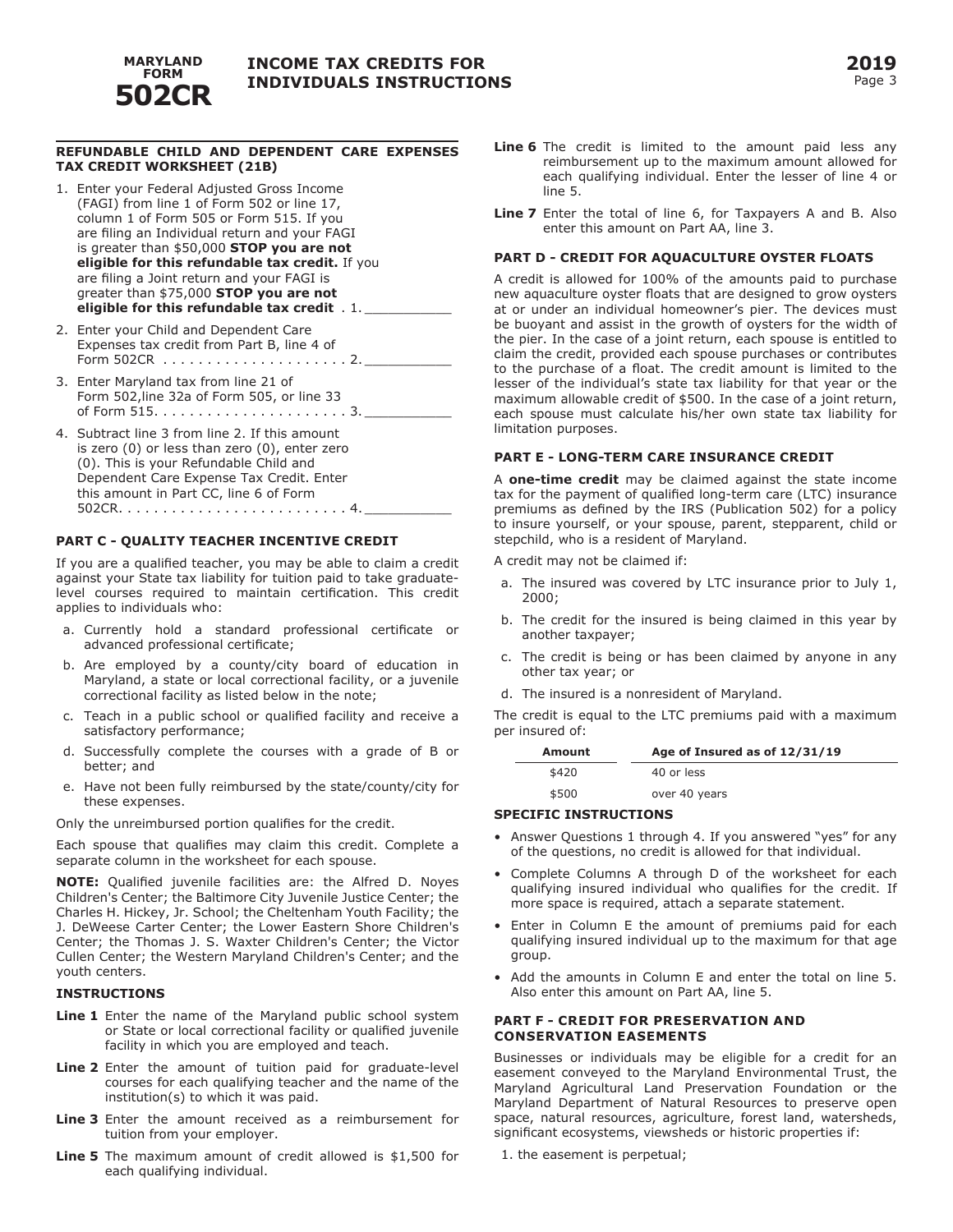

- 2. the easement is accepted and approved by the Board of Public Works; and
- 3. the fair market value of the property before and after the conveyance of the easement is substantiated by a certified real estate appraiser.

Individuals who are eligible to claim the Credit for Preservation and Conservation Easements and who are not PTE members must claim this credit on Part F of the Form 502CR. PTE members who are eligible for this credit must claim the credit on Business Income Tax Credit Form 500CR.

The credit is equal to the difference in the fair market values of the property reduced by payments received for the easement. If the property is owned jointly by more than one individual, such as a married couple, **each individual owner is entitled to the credit based on their percentage of ownership**. The credit amount is limited to the lesser of the individual's state tax liability for that year or the maximum allowable credit of \$5,000, per owner, who qualifies to claim the credit. Complete a separate column in the worksheet for each spouse. **In the case of a joint return**, each spouse must calculate their own state tax liability for limitation purposes. Use the rules for filing separate returns in Instruction 8 in the Resident booklet to calculate each spouse's Maryland tax. In the case of a fiduciary return, the fiduciary will complete the column for Taxpayer B only.

If the individual's allowable credit amount exceeds the maximum of \$5,000, up to \$5,000 can be carried forward each subsequent year until the allowable credit is used up or 15 years, whichever first occurs.

Complete lines 1-7 of Part F. If you itemize deductions, see Instruction 14 in the Resident booklet. For line 1, enter the amount by which the fair market value of the property before the conveyance of the easement exceeds the fair market value after the conveyance as substantiated by a certified real estate appraiser, plus any carryover from the prior year.

The carryover amount can be found on Part F, line 7 of Form 502CR for tax year 2018.

For additional information, contact the Maryland Environmental Trust at 410-514-7900, **<www.dnr.state.md.us/met>**, the Maryland Agricultural Land Preservation Foundation at 410-841- 5860, or the Department of Natural Resources at 410-260-8367.

### **PART G – VENISON DONATION - FEED THE HUNGRY ORGANIZATIONS TAX CREDIT**

Individuals who hunt and harvest an antlerless deer in compliance with State hunting laws and regulations, and donate the processed meat to a venison donation program administered by an IRC section 501(c)3 tax exempt organization, may claim a credit against their State personal income tax for up to \$50 of qualified expenses to butcher and process an antlerless deer for human consumption. The total amount of the credits may not exceed \$200 in any taxable year unless the individual harvested each deer in accordance with a deer management permit. Any unused portion of the qualified expenses may not be carried over to another taxable year. No credit may be earned for any tax year beginning on or after January 1, 2023.

### **PART H - COMMUNITY INVESTMENT INCOME TAX CREDIT**

Businesses or individuals who contribute to approved Community Investment Programs may be eligible for a credit against the Maryland State income tax. Contributions must be made to a nonprofit organization approved by the Department of Housing and Community Development (DHCD). The taxpayer must apply to and receive approval by the DHCD for each contribution for which a credit is claimed.

Individuals who are eligible to claim the Community Investment Tax Credit (CITC), and who are not PTE members may elect to claim this credit on Part H of Form 502CR, instead of claiming the credit on Form 500CR. However, an individual may not claim this credit on both Form 500CR and Form 502CR. PTE members who are eligible for this credit must claim the credit on Business Income Tax Credit Form 500CR.

Individuals who anticipate having a carryover of the CITC are advised to use Form 500CR instead of Form 502CR. Individuals who have an existing carryover on their 2018 Form 500CR may elect to use Form 502CR if their Excess Carryover Credit is attributable only to the CITC.

The credit is limited to 50% of the approved contributions (including real property) not to exceed \$250,000.

**NOTE:** A copy of the required approval from the DHCD must be included with Form 502CR.

## **SPECIFIC INSTRUCTIONS**

**Line 1** Enter the amount of excess CITC carryover from 2018.

- **Line 2** Enter the amount of approved contributions on line 2.
- **Line 3** Enter 50% of line 2.
- **Line 4** Enter the amount from line 3 or \$250,000, whichever is less.
- **Line 5** Add line 1 and line 4. Enter the result on line 5 and on Part AA, line 8.

This credit is not refundable and is applied only against the Maryland State income tax. To the extent the credit is earned in any year and it exceeds the State income tax, you are entitled to an excess carryover of the credit until it is used or it expires five years after the credit was earned, whichever comes first.

For more information contact:

**Department of Housing and Community Development** 

Division of Neighborhood Revitalization 2 N. Charles St., Suite 450 Baltimore, MD 21202 410-209-5800 **[citc.nr@mdhousing.org](mailto:citc.nr@mdhousing.org)** 

## **PART I – ENDOW MARYLAND INCOME TAX CREDIT**

A taxpayer who makes a donation to a qualified permanent endowment fund at an eligible community foundation may be eligible for a credit against the Maryland State income tax. The taxpayer must apply to the Maryland Department of Housing and Community Development (DHCD) for a certification for the donation. This certification must be attached to the Form 502CR at the time the Maryland income tax return is filed.

Individuals who are eligible to claim the Endow Maryland income tax credit, and who are not PTE members may elect to claim this credit on Part I of Form 502CR, instead of claiming the credit on Form 500CR. However, an individual may not claim this credit on both Form 500CR and Form 502CR. PTE members who are eligible for this credit must claim the credit on Business Income Tax Credit Form 500CR.

Individuals who anticipate having a carryover of the Endow Maryland income tax credit are advised to use Form 500CR, instead of Form 502CR.

The credit is limited to 25% of the approved donation (in cash or publicly traded securities) not to exceed \$50,000.

**NOTE:** A copy of the required approval from the DHCD must be included with Form 502CR.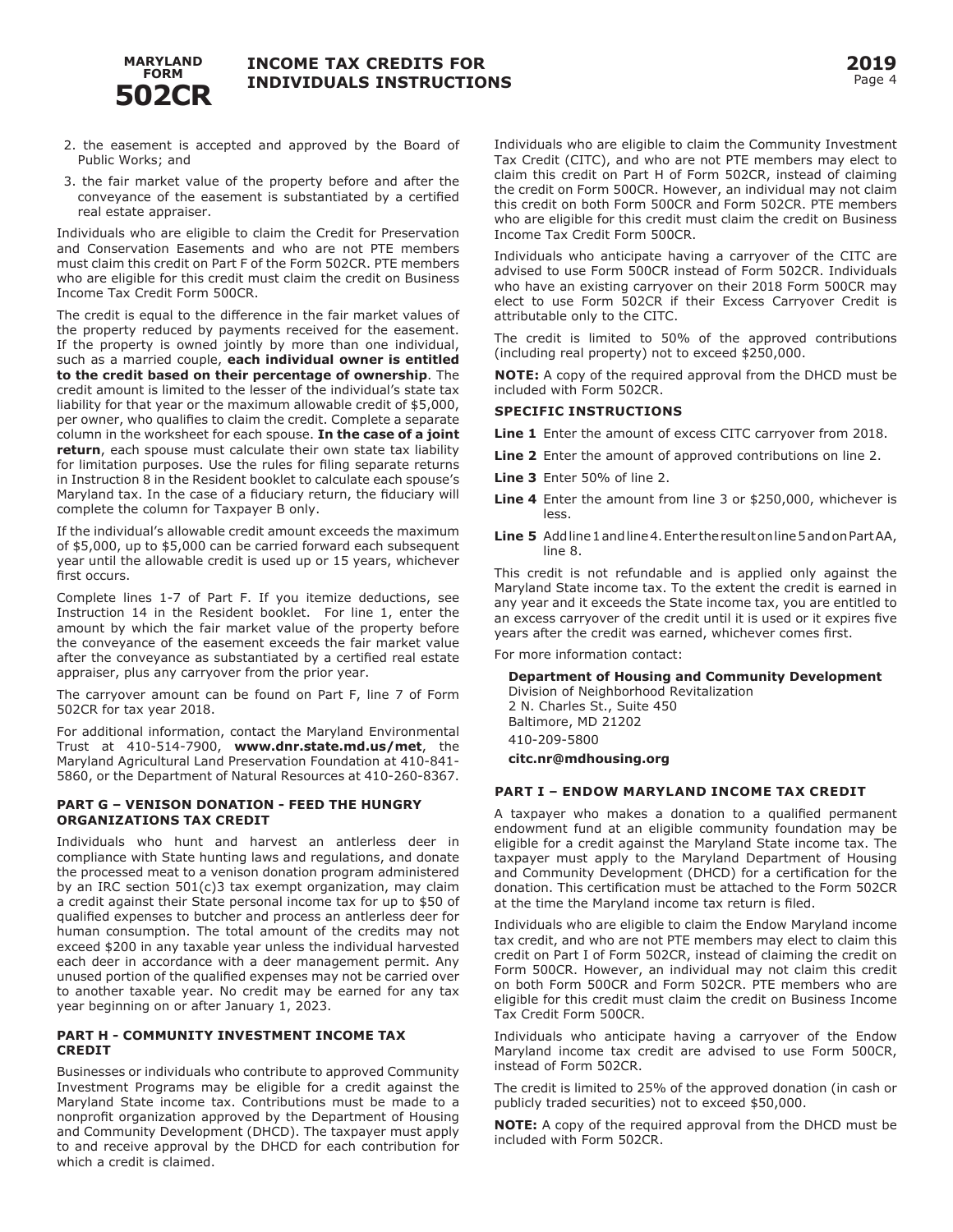

### **SPECIFIC INSTRUCTIONS**

- **Line 1** Enter the amount of excess Endow Maryland Income Tax Credit carryover from 2018.
- **Line 2** Enter the amount of approved donation to a qualified permanent endowment fund.
- **Line 3** Enter 25% of line 2.
- **Line 4** Enter the amount from line 3 or \$50,000, whichever is less.
- **Line 5** Add line 1 and line 4. Enter the result on line 5 and on Part AA, line 9.

This credit is not refundable and is applied only against the Maryland State income tax. To the extent the credit is earned in any year and it exceeds the State income tax, you are entitled to an excess carryover of the credit until it is used, or it expires five years after the credit was earned, whichever comes first.

**NOTE:** The amount of donation shown on line 2 requires an addition to income. See Instruction 12 in the Maryland Resident Instruction Booklet.

For more information contact:

**Department of Housing and Community Development** 

Division of Neighborhood Revitalization 2 N. Charles St., Suite 450 Baltimore, MD 21202 410-209-5800

**[endowmaryland.nr@maryland.gov](mailto:endowmaryland.nr@maryland.gov)** 

### **PART J – PRECEPTORS IN AREAS WITH HEALTH CARE WORKFORCE SHORTAGES TAX CREDIT**

If you are a qualified licensed physician or a qualified nurse practitioner who served without compensation as a preceptor, you may be eligible to claim a nonrefundable credit against your State tax liability. There are two credits for qualified preceptors. The first credit on line 1 is only available for licensed physicians. The second credit on line 2 is available for both licensed physicians and nurse practitioners.

A licensed physician who served as a physician preceptor in a preceptorship program authorized by an accredited medical school in Maryland may claim a credit on line 1 in the amount of \$1,000 for each student for whom the licensed physician served as a physician preceptor without compensation. For purposes of claiming the credit on line 1, "preceptorship program" means an organized system of clinical experience that, for the purpose of attaining specified learning objectives, pairs an enrolled student of a liaison committee on medical education-accredited medical school in Maryland or an individual in a postgraduate medical training program in Maryland with a licensed physician who meets the qualifications as a preceptor. To qualify for the credit, the licensed physician must have worked in an area of Maryland identified as having a health care workforce shortage by the Maryland Department of Health (MDH). The licensed physician must have worked a minimum of three rotations, each consisting of 160 hours of community-based clinical training. The amount of this credit may not exceed \$10,000.

A nurse practitioner or licensed physician who served as a preceptor in a preceptorship program approved by the Maryland Board of Nursing may claim a credit on line 2 in the amount of \$1,000 for each nurse practitioner student for whom the nurse practitioner or licensed physician served as a preceptor without compensation. For purposes of claiming the credit on line 2, "preceptorship program" means an organized system of clinical experience that, for the purpose of attaining specified learning objectives, pairs a nurse practitioner student enrolled in a nursing education program that is recognized by the Maryland

Board of Nursing with a nurse practitioner or licensed physician who meets the qualifications as a preceptor. To qualify for the credit, a nurse practitioner or licensed physician must have worked in an area of Maryland identified as having a health care workforce shortage by the Maryland Department of Health. The nurse practitioner or licensed physician must have worked a minimum of three rotations, each consisting of at least 100 hours of community-based clinical training. The amount of this credit may not exceed \$10,000.

Eligibility for these credits is limited to funds budgeted. Applicants seeking certification will be approved on a first-come, first-served basis. Go to the Maryland Department of Health website at **[health.maryland.gov](https://health.maryland.gov)** for more information.

#### **INSTRUCTIONS**

- Line 1 Enter on line 1 the amount of the tax credit certified by MDH for a licensed physician who served as a physician preceptor in a preceptorship program, paired with enrolled student(s) of a liaison committee on medical education-accredited medical school in Maryland or an individual in a postgraduate medical training program in Maryland
- **Line 2** Enter on line 2 the amount of the tax credit certified by MDH for a nurse practitioner or licensed physician who served as a preceptor in a preceptorship program, paired with nurse practitioner student(s) enrolled in a nursing education program recognized by the Maryland Board of Nursing.
- **Line 3** Add line 1 and line 2. Enter the result on line 3 and on Part AA, line 10. This credit is limited to the State tax. There is no carryover to another year.

 **NOTE:** A copy of the required certification from the Maryland Department of Health must be included with Form 502CR.

#### **PART K – INDEPENDENT LIVING TAX CREDIT**

An individual may claim a credit against their Maryland State income tax equal to 50% of the qualified expenses incurred during a taxable year to install accessibility and universal visitability features to or within a home.

"Accessibility and universal visitability features" means components of renovation to an existing home that improves access to or within the home for individuals with disabilities.

"Qualified expenses" means costs incurred to install accessibility and universal visitability features to or within a home.

For any taxable year, the credit may not exceed the lesser of: (i) \$5,000; or (ii) the State income tax imposed for the taxable year calculated before the application of the credits allowed under §§ 10–701, 10–701.1, and 10-741 of the Tax-General Article but after the application of any other credit allowed.

The unused amount of the credit may not be carried over to any other taxable year. The credit amount is limited to the lesser of the individual's state tax liability for that year or the maximum allowable credit of \$5,000. The qualified expenses incurred must be certified by the Maryland Department of Housing and Community Development. To claim the credit, an individual shall: (i) file an amended income tax return for the taxable year in which the qualified expenses were incurred; and (ii) attach a copy of the Maryland Department of Housing and Community Development's certification of the approved credit amount to the amended income tax return.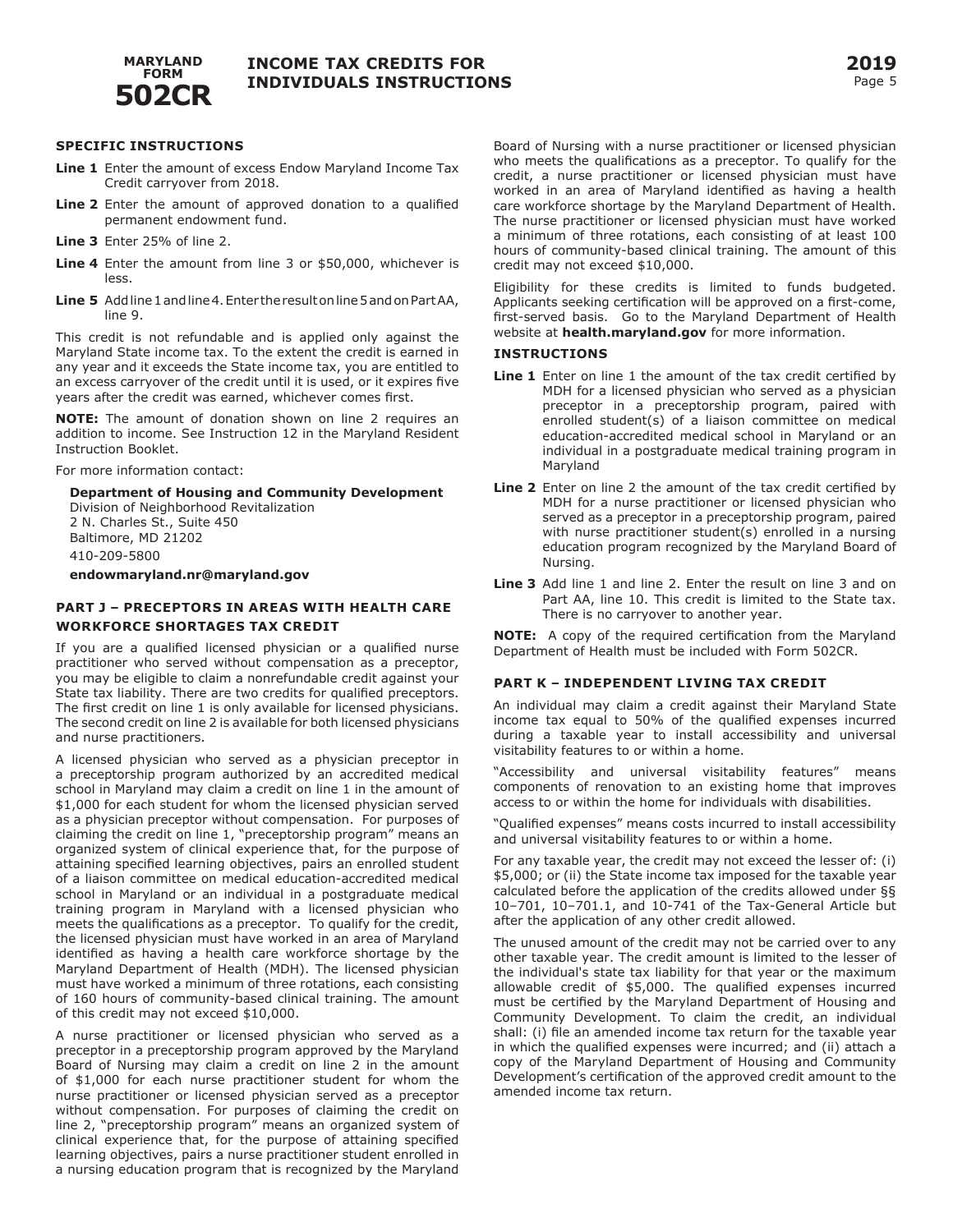

For more information, contact:

### **Maryland Department of Housing and Community Development**  7800 Harkins Road Lanham, MD 20706 301-429-7400 [dhcd.maryland.gov/Pages/Contact-Us.aspx](https://dhcd.maryland.gov/Pages/Contact-Us.aspx)

**[customerservice.dhcd@maryland.gov](mailto:customerservice.dhcd@maryland.gov)** 

### **PART L - ENDOWMENTS OF MARYLAND HISTORICALLY BLACK COLLEGES AND UNIVERSITIES INCOME TAX CREDIT.**

Taxpayers making donation to a qualified permanent endowment fund held at an eligible institution of  $\triangledown$ higher education (Bowie State University, Coppin State University, Morgan State University, or University of Maryland Eastern Shore), may be eligible for a credit of 25% of the amount of donation.

The tax credit application can be found at**<www.marylandtaxes>. gov** and must be emailed to [HBCUtaxinfo@comp.state.md.us](mailto:HBCUtaxinfo@comp.state.md.us) and will be approved on a first-come, first served basis by the Comptroller of Maryland. The application must be submitted in the calendar year the donation was made. Donors are required to submit documentation from the institution showing proof of donation within 30 days before a final tax credit certificate is issued.

A taxpayer may claim the tax credit against the State income tax in the amount stated on the tax credit certificate issued by the Comptroller. If the credit exceeds the State income tax for the taxable year, the excess credit is **non-refundable**, but it may be carried forward and applied to succeeding taxable years until fully utilized. A taxpayer is required to add back the amount of the credit claimed to Maryland adjusted gross income or Maryland modified income to the extent excluded from federal adjusted gross income.

Individuals taxpayers that are eligible and are **NOT** PTE members, may elect to claim the credit using Form 502CR instead of Form 500CR. However, a donor should **NOT** claim the credit on both Form 500CR and Form 502CR. PTE members and corporations **must** claim this credit on Form 500CR. Fiduciaries will claim this credit on Form 504CR.

### **PART AA - INCOME TAX CREDIT SUMMARY**

This part is to summarize Parts A through L. If the total from Part AA, line 13 exceeds the state tax, the excess will not be refunded.

#### **PART BB - LOCAL TAX CREDIT SUMMARY**

This part is to summarize the total local tax credit available from Part A. If the total from Part BB, line 1 exceeds the local tax, the excess will not be refunded. See the Instructions to Part A for questions concerning credit claimed for taxes paid to multiple states and/or localities.

#### **PART CC - REFUNDABLE INCOME TAX CREDITS**

#### **Line 1 STUDENT LOAN DEBT RELIEF TAX CREDIT**

The Student Loan Debt Relief Tax Credit may be claimed by certain qualified taxpayers in the amount certified by the Maryland Higher Education Commission. **Note: A copy of the required certification from the Maryland Higher Education Commission must**  be included with Form 502CR. "Qualified taxpayer" means an individual who has incurred at least \$20,000

in undergraduate and/or graduate student loan debt and has at least \$5,000 in outstanding undergraduate and/or graduate student loan debt when submitting an application for certification to the Maryland Higher Education Commission. The amount of any tax credit approved by the Maryland Higher Education Commission may not exceed \$5,000. The refundable tax credit must be claimed against the State income tax for the taxable year in which the Maryland Higher Education Commission certifies the tax credit.

Individuals applying for certification should submit an application to the Maryland Higher Education Commission by September 15th of each year. The Maryland Higher Education Commission shall prioritize tax credit recipients and amounts based on qualified taxpayers who:

- (1) Have higher debt burden to income ratios;
- (2) Graduated from an institution of higher education located in Maryland;
- (3) Did not receive a tax credit in a prior year; or
- (4) Were eligible for in-state tuition.

#### **Specific Instructions**

Enter the amount of the certified tax credit by the Maryland Higher Education Commission on line 1.

The total amount of the credit claimed under this section shall be **recaptured** if the individual does not use the credit approved under this section for the repayment of the individual's undergraduate and/or graduate student loan debt within 2 years from the close of the taxable year for which the credit is claimed. The individual who claimed the credit shall pay the total amount of the credit claimed as taxes payable to the State for the taxable year in which the event requiring **recapture** of the credit occurs.

For more information contact:

#### **Maryland Higher Education Commission**

6 North Liberty Street Baltimore, MD 21201 410-767-3300 or 800-974-0203

**[mhec.maryland.gov](https://mhec.maryland.gov)** 

**Line 2 HERITAGE STRUCTURE REHABILITATION TAX CREDIT** 

See instructions for Form 502S.

#### **Line 3 REFUNDABLE BUSINESS INCOME TAX CREDITS**

#### **NOTE: You must file your income tax return electronically to claim any of the refundable credits listed below:**

See Business Tax Credit Form 500CR Instructions for qualifications for the One Maryland Economic Development Tax Credit, the Biotechnology Investment Incentive Tax Credit, Clean Energy Incentive Tax Credit, Small Business Relief Tax Credit, Film Production Activity Tax Credit, Small Business Research and Development Tax Credit, the Cybersecurity Incentive Tax Credit and the Aerospace, Electronics, or Defense Contract Tax Credit. You may download instructions from our Web site at **[www.marylandtaxes.gov.](www.marylandtaxes.gov)** 

#### **Line 4 IRC SECTION 1341 REPAYMENT CREDIT**

If you repaid an amount this year reported as income on a prior year federal return that was greater than \$3,000, you may be eligible for an IRC Section 1341 Repayment credit. Attach documentation. For additional information,